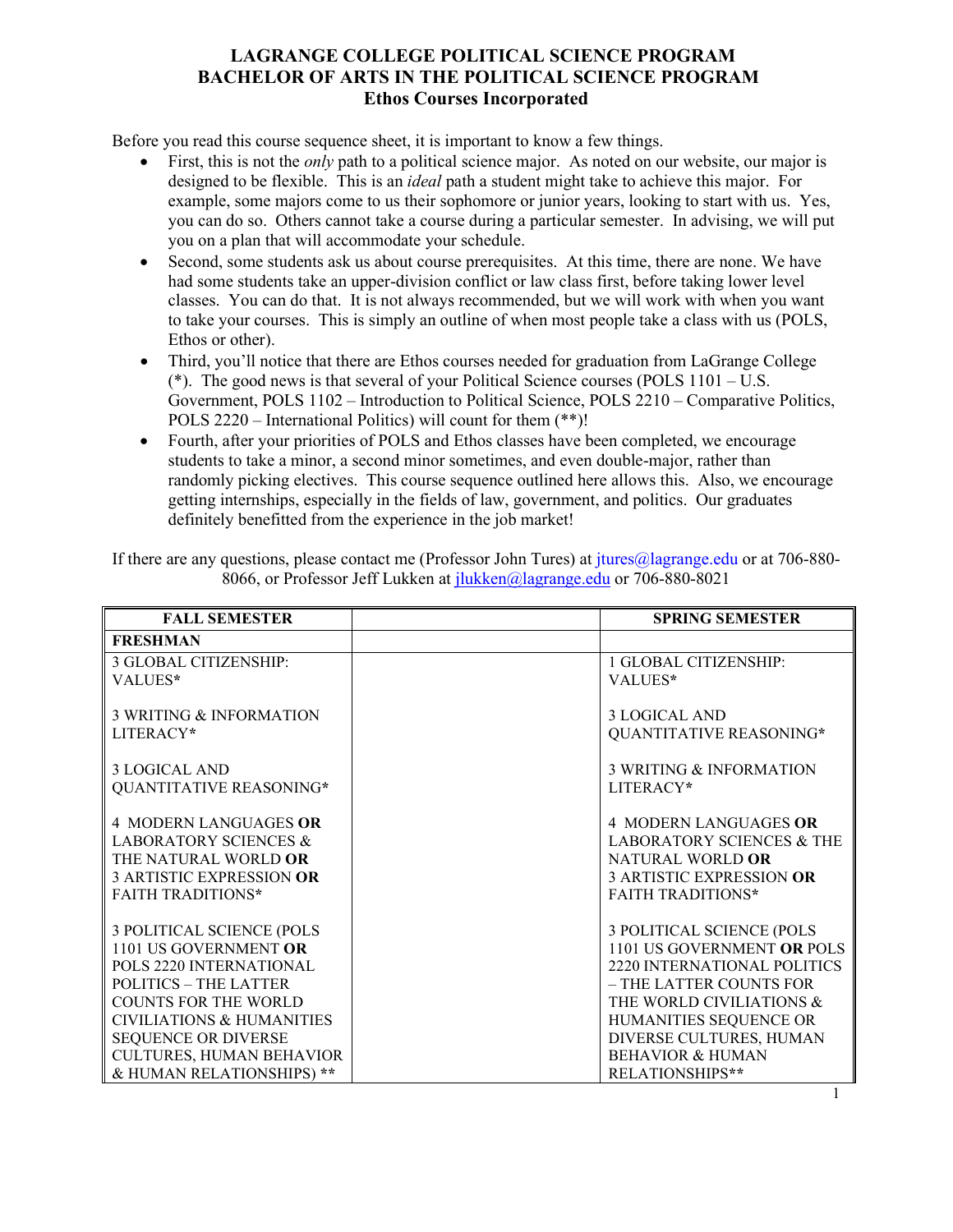| <b>SOPHOMORE</b>                     |                                       |  |  |  |
|--------------------------------------|---------------------------------------|--|--|--|
| <b>3 UPPER-DIVISION POLITICAL</b>    | <b>3 UPPER-DIVISION POLITICAL</b>     |  |  |  |
| <b>SCIENCE (LAW, PUBLIC</b>          | <b>SCIENCE (LAW, PUBLIC</b>           |  |  |  |
| ADMINISTRATION,                      | ADMINISTRATION,                       |  |  |  |
| INTERNATIONAL POLITICS,              | INTERNATIONAL POLITICS,               |  |  |  |
| <b>COMPARATIVE POLITICS OR</b>       | <b>COMPARATIVE POLITICS OR US</b>     |  |  |  |
| <b>US GOVERNMENT)</b>                | <b>GOVERNMENT</b> )                   |  |  |  |
|                                      |                                       |  |  |  |
| 3 POLITICAL SCIENCE (POLS            | 3 POLITICAL SCIENCE (POLS             |  |  |  |
| 1101 US GOVERNMENT OR                | 1101 US GOVERNMENT OR POLS            |  |  |  |
| POLS 2220 INTERNATIONAL              | 2220 INTERNATIONAL POLITICS           |  |  |  |
| <b>POLITICS – THE LATTER</b>         | – THE LATTER COUNTS FOR               |  |  |  |
| <b>COUNTS FOR THE WORLD</b>          | THE WORLD CIVILIATIONS &              |  |  |  |
| <b>CIVILIATIONS &amp; HUMANITIES</b> | HUMANITIES SEQUENCE OR                |  |  |  |
| <b>SEQUENCE OR DIVERSE</b>           | DIVERSE CULTURES, HUMAN               |  |  |  |
| <b>CULTURES, HUMAN BEHAVIOR</b>      | <b>BEHAVIOR &amp; HUMAN</b>           |  |  |  |
| & HUMAN RELATIONSHIPS) **            | <b>RELATIONSHIPS)</b> **              |  |  |  |
|                                      |                                       |  |  |  |
| <b>4 MODERN LANGUAGES OR</b>         | <b>4 MODERN LANGUAGES OR</b>          |  |  |  |
| <b>LABORATORY SCIENCES &amp;</b>     | <b>LABORATORY SCIENCES &amp; THE</b>  |  |  |  |
| THE NATURAL WORLD OR                 | NATURAL WORLD OR                      |  |  |  |
| <b>3 ARTISTIC EXPRESSION OR</b>      | <b>3 ARTISTIC EXPRESSION OR</b>       |  |  |  |
| <b>FAITH TRADITIONS*</b>             | <b>FAITH TRADITIONS*</b>              |  |  |  |
|                                      |                                       |  |  |  |
| 3 1ST MINOR COURSE (ENGL,            | 3 2 <sup>ND</sup> MINOR COURSE (ENGL, |  |  |  |
| HIST, SOCI, PSYCH, RELIG,            | HIST, SOCI, PSYCH, RELIG,             |  |  |  |
| LANG, EDUC, EXSC, BUSN,              | LANG, EDUC, EXSC, BUSN, ETC)          |  |  |  |
| ETC)                                 |                                       |  |  |  |
|                                      |                                       |  |  |  |

| <b>JUNIOR</b>                                                                                               |                                      |  |  |  |
|-------------------------------------------------------------------------------------------------------------|--------------------------------------|--|--|--|
| <b>3 POLITICAL SCIENCE</b>                                                                                  | <b>3 UPPER-DIVISION POLITICAL</b>    |  |  |  |
| <b>RESEARCH METHODS</b>                                                                                     | <b>SCIENCE (LAW, PUBLIC</b>          |  |  |  |
|                                                                                                             | ADMINISTRATION,                      |  |  |  |
| 3 UPPER-DIVISION POLITICAL                                                                                  | <b>INTERNATIONAL POLITICS,</b>       |  |  |  |
| <b>SCIENCE (LAW, PUBLIC</b>                                                                                 | <b>COMPARATIVE POLITICS OR US</b>    |  |  |  |
| ADMINISTRATION,                                                                                             | GOVERNMENT) INTERNSHIP               |  |  |  |
| <b>INTERNATIONAL POLITICS,</b>                                                                              | RECOMMENDED (1 CAN COUNT             |  |  |  |
| <b>COMPARATIVE POLITICS OR</b>                                                                              | TOWARD THE MAJOR).                   |  |  |  |
| US GOVERNMENT) INTERNSHIP                                                                                   |                                      |  |  |  |
| RECOMMENDED (1 CAN COUNT                                                                                    | <b>4 MODERN LANGUAGES OR</b>         |  |  |  |
| TOWARD THE MAJOR).                                                                                          | <b>LABORATORY SCIENCES &amp; THE</b> |  |  |  |
|                                                                                                             | NATURAL WORLD OR                     |  |  |  |
| <b>4 MODERN LANGUAGES OR</b>                                                                                | <b>3 ARTISTIC EXPRESSION OR</b>      |  |  |  |
| <b>LABORATORY SCIENCES &amp;</b>                                                                            | <b>FAITH TRADITIONS*</b>             |  |  |  |
| THE NATURAL WORLD <b>OR</b>                                                                                 |                                      |  |  |  |
| <b>3 ARTISTIC EXPRESSION OR</b>                                                                             | 3 4TH MINOR COURSE (ENGL,            |  |  |  |
| <b>FAITH TRADITIONS*</b>                                                                                    | HIST, SOCI, PSYCH, LANGUAGE,         |  |  |  |
|                                                                                                             | <b>EDUCATION, EXERCISE</b>           |  |  |  |
| 3 3RD MINOR COURSE (ENGL,                                                                                   | <b>SCIENCE, ETC)</b>                 |  |  |  |
| HIST, SOCI, PSYCH, LANG, EDU,                                                                               |                                      |  |  |  |
| EXSCI, ETC)                                                                                                 | [DECIDE IF YOU WANT A 2ND            |  |  |  |
|                                                                                                             | MINOR OR DOUBLE MAJOR]               |  |  |  |
| 3 OPTION (FOR MINOR,                                                                                        |                                      |  |  |  |
| SECOND MINOR, OR DOUBLE-                                                                                    | 3 OPTION (FOR MINOR, SECOND          |  |  |  |
| MAJOR)                                                                                                      | MINOR, OR DOUBLE-MAJOR)              |  |  |  |
|                                                                                                             |                                      |  |  |  |
| During this time, we want you to fill out a pre-graduation form, to make sure you are ready for Senior Year |                                      |  |  |  |

**During this time, we want you to fill out a pre-graduation form, to make sure you are ready for Senior Year**